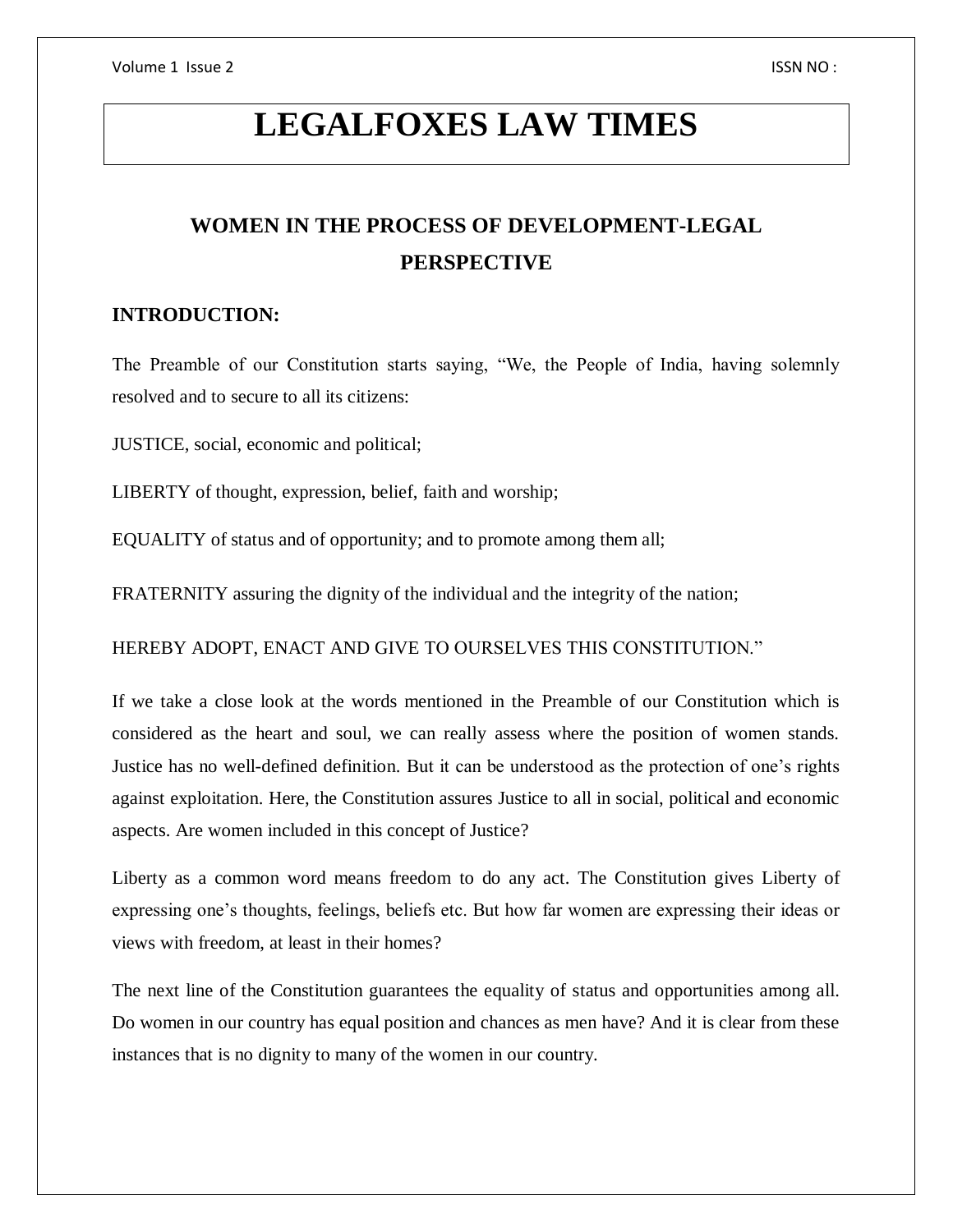Though the above provisions are imbibed in our Constitution which has come into effect in 1950, fate of most of the women remain same even today. In my opinion this has happened because these provisions have failed to bring a change in the mind-set of people. Rights alongwith duties are enshrined in the Constitution. But we, as citizens always emphasise on our rights but neglect our duties which are equally important.

The consciousness of one's duty to respect other's right can pave path to reduce many of the crimes that are being occurred. To an extent it is true that a person can contribute in the process of development by following one's duties. Now let us establish a relationship between the laws and their role to involve women in the process of development which is our main concern.

#### **WHAT IS DEVELOPMENT?**

 $\overline{\phantom{a}}$ 

Development in a simple is a process in which someone or something grows or changes and becomes more advanced.<sup>1</sup> In other way, development means to make something better than it is; to improve. So when we say India is developing, it means that India has been growing and becoming advanced than it used to be in the past days. It has undergone an era of transformations and passed through various stages to become what it is at present.

It has crossed the stages where there's high unemployment; absolute poverty; lack of basic necessities like food, clothing and shelter; dreadful diseases which have resulted in deaths of masses and so on. Now India is capable of generating employment to its citizens, has reached to the level of relative poverty, is providing basic necessities, assures Food Security and has eradicated many of the dreadful diseases.

For a country like India which has attained independence from the colonial rule of Britain in 1947, it's not an easy task to reach this level at which it stands today. India follows the Five Year Plan technique to define its objectives and to attain them. In those plans, the Ninth Five Year

<sup>1</sup> 'DEVELOPMENT | Meaning in the Cambridge English Dictionary' (*Dictionary.cambridge.org*, 2020) <https://dictionary.cambridge.org/dictionary/english/development> accessed 21 March 2020.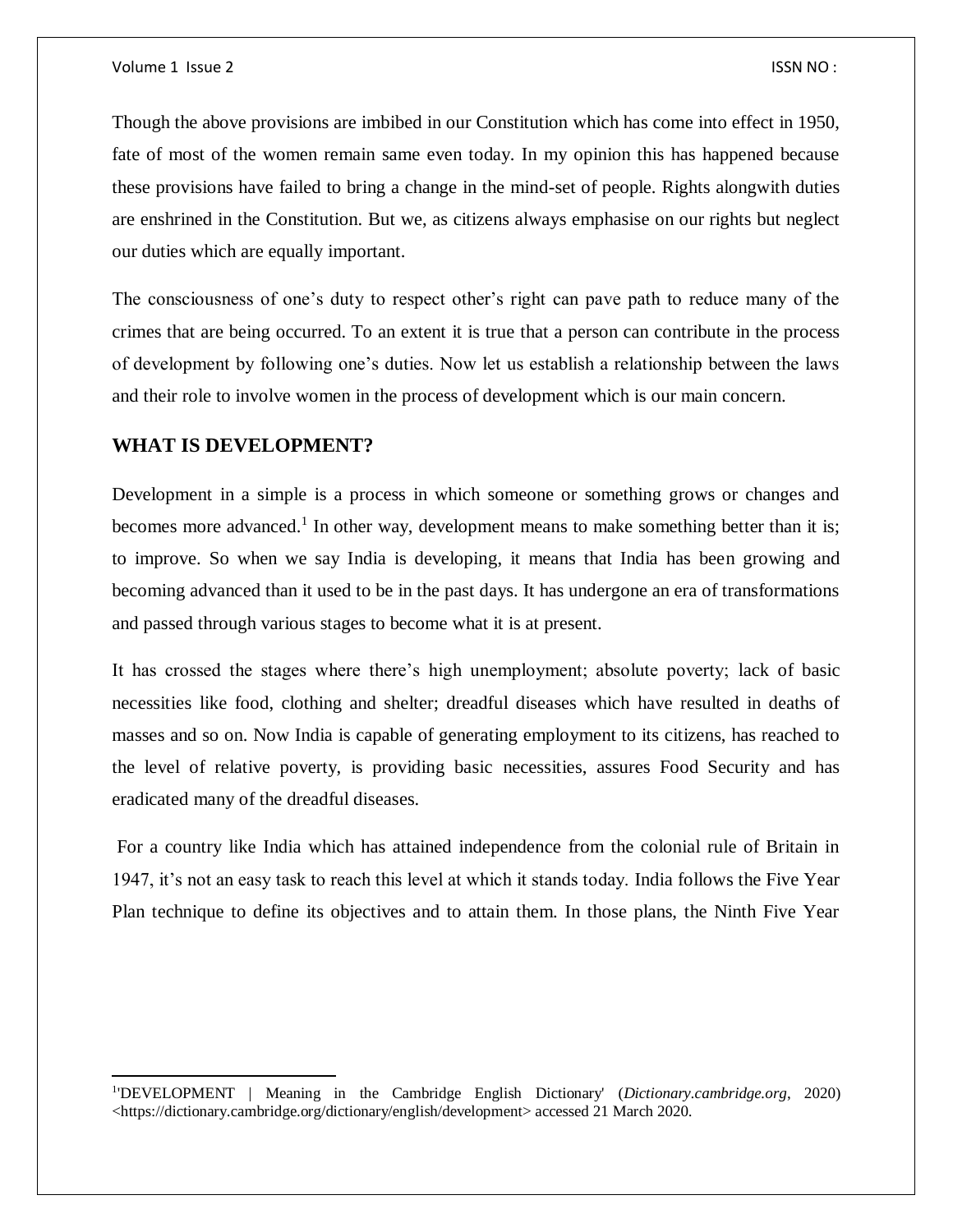Plan mainly focuses on, "Growth with justice and equity".<sup>2</sup> Though the target is 7%, it has reached only 5.6%.<sup>3</sup>

The Eleventh<sup>4</sup> and Twelfth<sup>5</sup> Five Year Plans focuses on the inclusive and sustainable growth respectively. But how far these objectives have come true? There is a growth in the  $9<sup>th</sup>$  Five Year plan but there is no growth regarding Justice and Equality among people. India is able to have inclusive growth but is incapable to include women in that growth.

As a part of this, and because of various other situations, the Government of India has enacted various laws on various aspects. Though these laws are often seen as the laws for the protection of women, and their interests, they indeed are for the upliftment of women, empowerment of women to make them part of the development and to make them self-sufficient. The below is a brief description of such Acts which actually have some effect on the society and the lives of women.

#### **LAWS THAT INVOLVE WOMEN IN DEVELOPMENT:**

We all know there are many laws or Acts that are enacted for the sake of women. We often regard them as instruments for empowerment and protection of women. Now we will see how these laws actually help women to get involved in the process of development. The following is the list of such laws or Acts in this regard:

#### **1) The Prohibition of Child Marriage Act, 2006**

As reported by UNICEF, 27% of the children are getting married before attaining the prescribed age in 2016. <sup>6</sup> According to this Act, the right age of marriage for girls is 18 years, and for boys is 21 years. But in many parts of the country, this rule is not in force. Though it has negative effect on both boys and girls, the ultimate victim of this social evil

 $\overline{a}$ 

<sup>2</sup> (*Niti.gov.in*, 2020) <https://niti.gov.in/planningcommission.gov.in/docs/plans/planrel/fiveyr/9th/vol1/v1c1-2.htm> accessed 22 March 2020.

<sup>3</sup> *Id*.

<sup>4</sup> (P*lanning commission*, 2020) <http://planningcommission.nic.in/plans/planrel/fiveyr/11th/11\_v2/11th\_vol2.pdf> accessed 23 March 2020.

<sup>5</sup> (*Mhrd.gov.in*, 2020)

<sup>&</sup>lt;https://mhrd.gov.in/sites/upload\_files/mhrd/files/document-reports/XIIFYP\_SocialSector.pdf> accessed 24 March 2020.

<sup>&</sup>lt;sup>6</sup>'Child Marriage | UNICEF' (*Unicef.in*, 2020) <http://unicef.in/Whatwedo/30/Child-Marriage,> accessed 24 March 2020.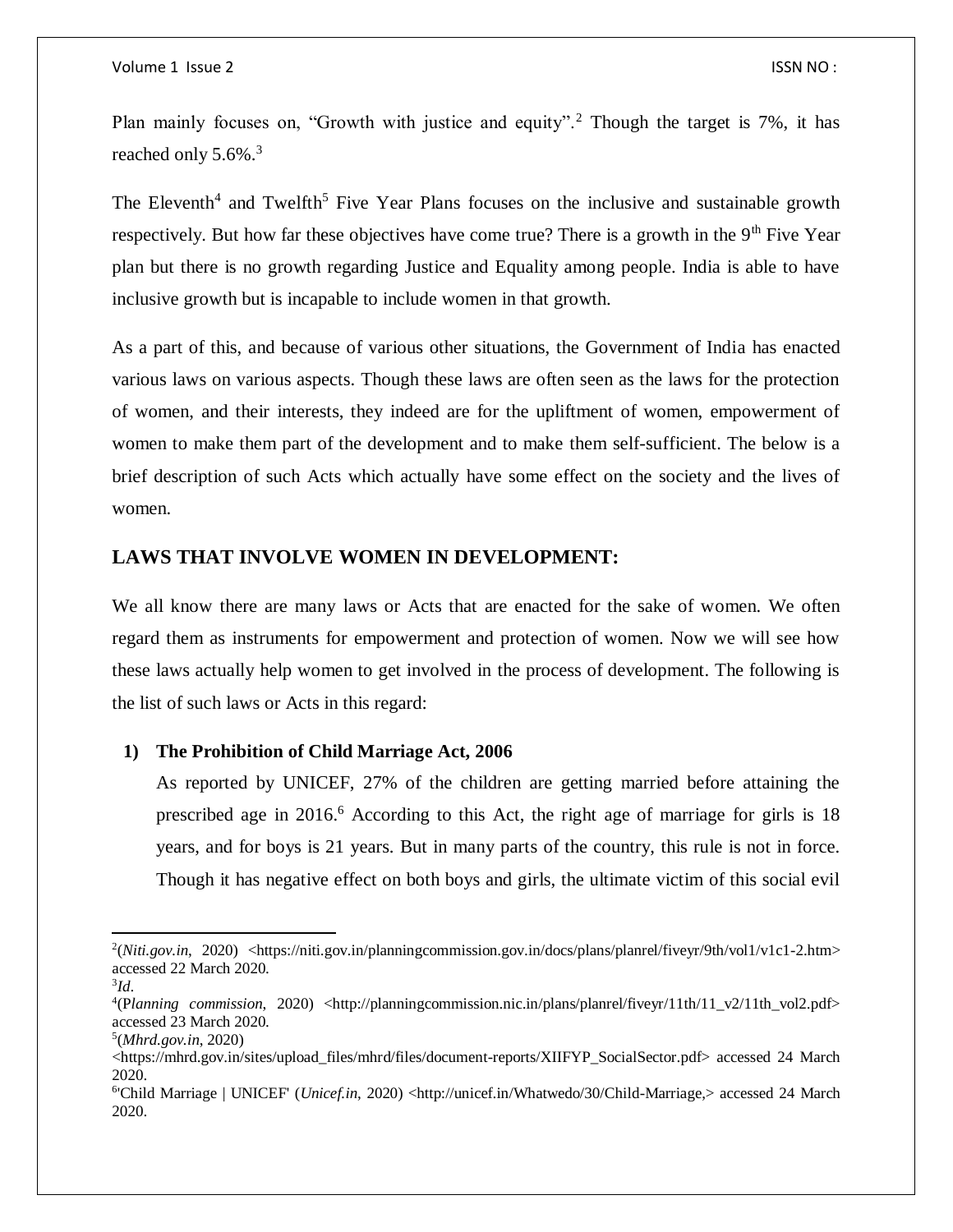is the girl. Child marriages can retard the growth of women in many aspects like physical, mental, education, economic etc.

When a girl is married at a tender age, she loses the opportunity of education. She has to look after the household activities, serve her in-laws and many responsibilities are imposed on her which she can't manage. Many of the fathers think that it is a kind of protection to save their daughters from increasing crimes. But what they never realise is that it is the gravest crime committed by them.

This problem is now globally recognised by every country and proper steps have been taken to prohibit them. Even in India because of this Act the rate of child marriages has eventually decreased. However, it is to be noted that they are not completely prohibited and are evident in rural areas.

As the incidence of child marriages has reduced, people have realised the importance of girl education. Slowly girls are sent to schools and colleges. Even, during our freedom struggle, there have been women who have completed their education. Chandramukhi Basu and Kadambini Ganguly have passed their B.A in 1882 which is a classic example. It is a well-known fact that education is the cure for all the social evils that exist in our society.

The prohibition of child marriages helped in the promotion of education among women. More and more women are being educated and they are also contributing in the national income of the country. In this way, this Act has helped women to participate in the process of development of the country.

#### **2) Dowry Prohibition Act, 1961**

Section 304b of Indian Penal Code defines Dowry Death as - Where the death of a woman is caused by any burns or bodily injury or occurs otherwise than under normal circumstances within seven years of her marriage and it is shown that soon before her death she was subjected to cruelty or harassment by her husband or any relative of her husband for, or in connection with, any demand for dowry, such death shall be called "dowry death", and such husband or relative shall be deemed to have caused her death.

The instances of dowry deaths have been increasing in spite of having various provisions. A statement made by Maneka Gandhi, the Minister of Women and Child Development, in the Lok Sabha in 2015, shows that a total of 24,771 dowry deaths have been registered between 2012-2014. Dowry deaths rose from about 19 per day in 2001 to 21 per day in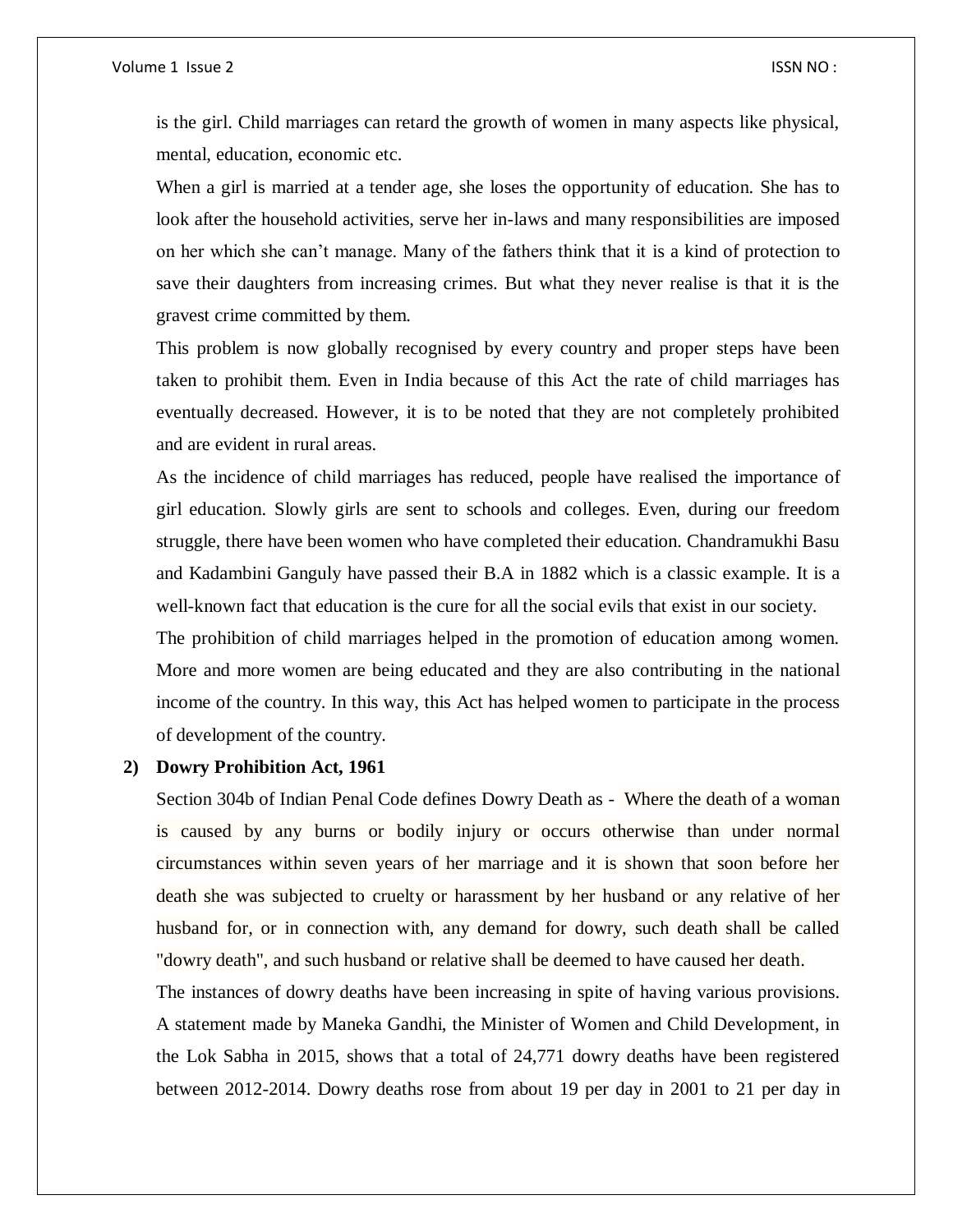$2016<sup>7</sup>$  In spite of having a law to control dowry deaths, still there are cases of dowry deaths and harassments.

However, we have to admit one thing in this context. Has there been no law enacted for this, there could have been many incidents which might have gone unnoticed. As the law is in force, many women have stepped out to register the crimes against them. Today, women are not afraid of their in-laws and they have attained some independence in the families. Earlier, these women are not allowed to work by their in-laws. But now, they are employed in different fields.

#### **3) Maternity Benefit Act, 1961**

Under this Act, a woman can get 12 weeks paid leave when she is a pregnant. With the recent amendment this period is increased to 26 weeks. A woman can utilize this from 8 weeks before the date of her delivery and the remaining 26 days post-delivery.

Because of this Act, women are free from the fear of losing their jobs because of pregnancy. This would actually benefit both the mother and the child. Also, a woman can apply for 12 weeks leave if she adopts a child within three months of age.

## **4) The Pre-Natal Diagnostic Techniques (Regulation and Prevention of Misuse) Act, 1994**

In 1994, the government of India in an attempt to stop female foeticide passed this Act. Later it has an amendment in 2002. There prevails a tendency in the Indian families that they produce children until a male heir is born. Sometimes it is not desirable to the women who conceive. Also, in maximum cases the foetus is killed in the womb if it turns out to be a girl. Repeated abortions can actually have a negative effect on the woman and killing a baby in the womb of the mother is now considered as an offence.

This Act, explicitly prohibits the medical personnel from conducting any kinds of tests which could aid in the determination of the sex of the baby. However, any kind of pre-natal diagnostic techniques can be utilized to detect chromosomal abnormalities, congenital anomalies, and any other type of abnormalities or diseases, which are prescribed by the Central Supervisory Board; constituted under this Act.

 $\overline{\phantom{a}}$ 

<sup>7</sup> 'Why Dowry Deaths Have Risen In India' (2018) 3 ASARC

<sup>&</sup>lt;https://crawford.anu.edu.au/acde/asarc/pdf/papers/2018/WP2018-03.pdf> accessed 22 March 2020.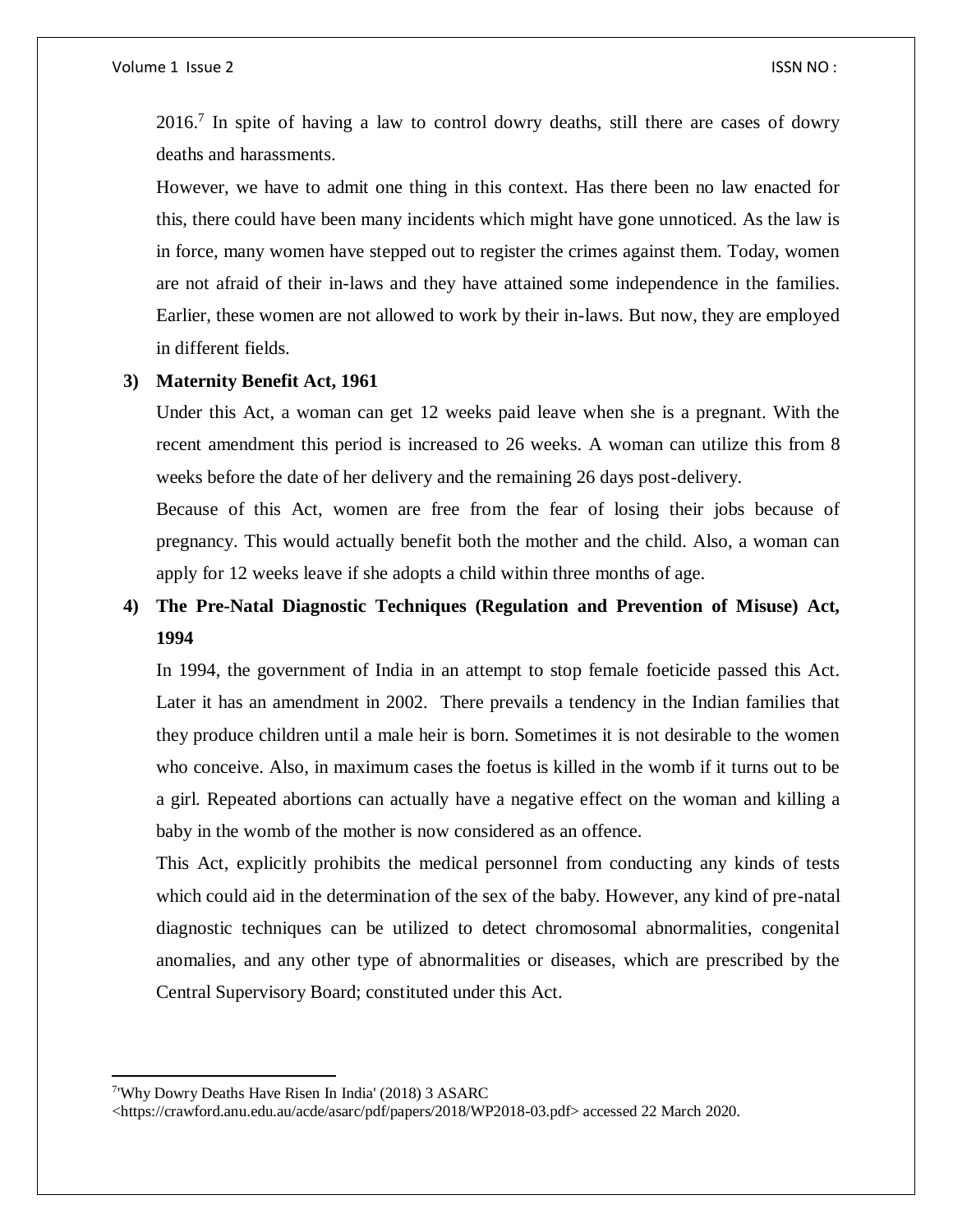This Act actually helps to reduce the female foeticide rates and increase the sex ratio in the country which is the need of the hour. Low sex ratio would mainly affect the demographic dividend and socially there will be a crisis to select a mate by the male. Thus it can be expressed as this Act is a life giver to the unborn female lives.

#### **5) Medical Termination of Pregnancy, 1971**

The Medical termination of Pregnancy (MTP) Act of 1971, is an act that is intended to protect the interests of both the pregnant women, and the unborn foetus, when the situation arises for ensuring a regulated medical termination of pregnancy under certain circumstances.

The Act specifies 20 weeks as the time period within which a woman can go for abortion as per the causes specified in the PNDT Act. But there is a criticism to this time limits as the abnormalities either physical or mental can be determined only after 18 weeks of pregnancy. So 2 weeks thereafter would be a short span for the couple to take any crucial decision regarding the termination of pregnancy.

The termination of the pregnancy is allowed in the cases where there is a threat to the physical or mental health or life of the woman itself. Sometimes it becomes necessary for a woman to go for abortion for various issues, and this Act, would help women in those conditions to terminate their pregnancies to save their lives.

#### **6) Immoral Traffic Prevention Act, 1956**

The Government of India has ratified International Convention for the Suppression of Immoral Traffic in Persons, and the Exploitation of the Prostitution of others in the year 1950. Subsequently, it has passed the Suppression of Immoral traffic in Women and girls Act, 1956.

The present Immoral Prevention Act was a result of the amendment made to this Act. This Act mainly focuses on the trafficking in relation to the prostitution and no other forms of trafficking like for the purpose of domestic work, child labour, organ trading etc. However, this Act can give the sign of protection to the women, so that, they can expose themselves to the outer world.

### **7) The Sexual Harassment at Workplace (Prevention, Prohibition and Redressal) Act, 2013**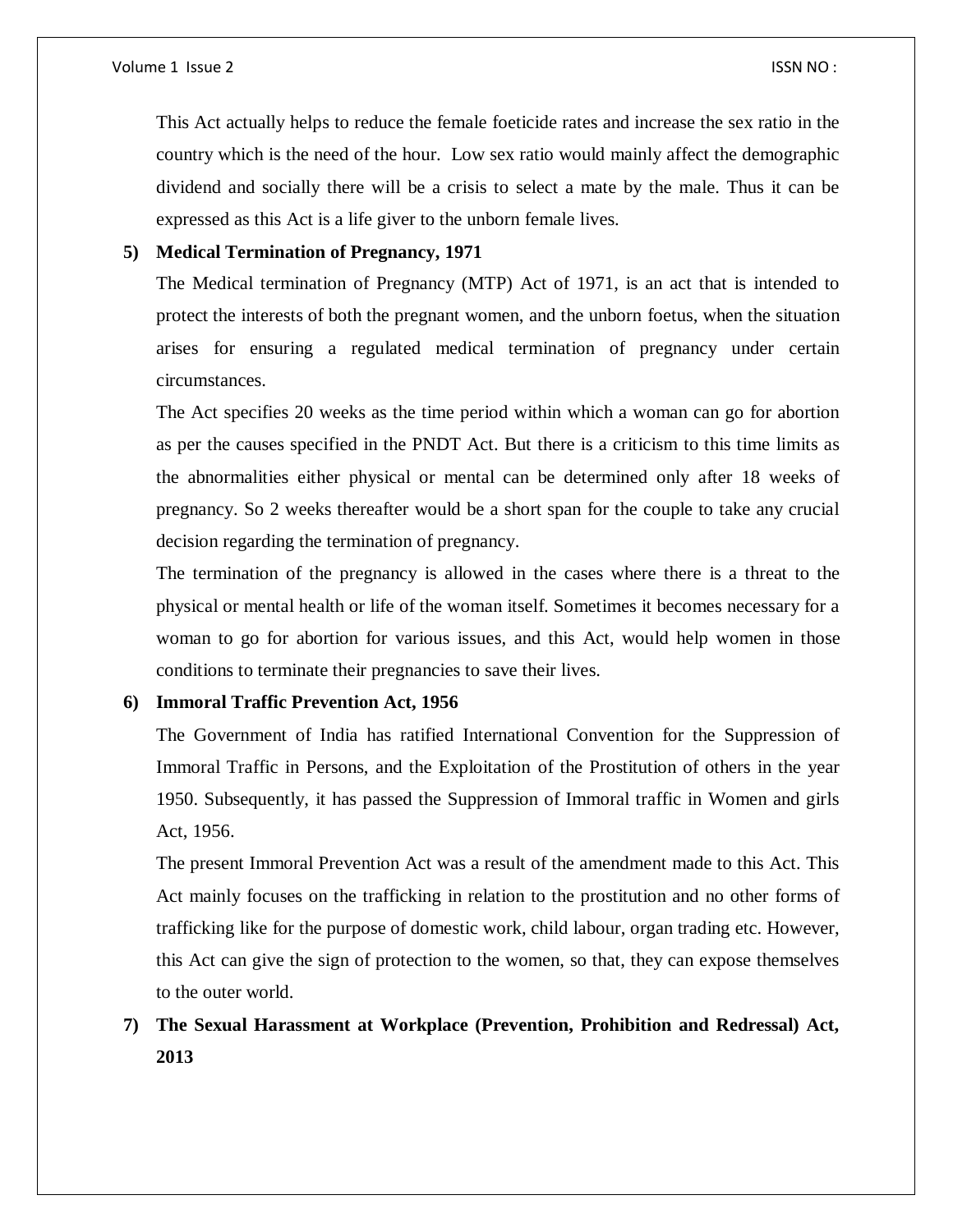This Act provides protection to the women at workplaces from the sexual harassment, prevention of the same, and redressal of the complaints of sexual harassment. The Supreme Court has laid down certain guidelines in the case of *Vishaka v. State of Rajasthan*. <sup>8</sup>Subsequently, the Government of India has enacted this law for a better protection of working women.

The following are considered as the unwelcome acts or behaviour on the part of men according to the Section  $2(n)$  –

- a. Physical contact or advance
- b. A demand or request for sexual favours
- c. Making sexually coloured remarks
- d. Showing pornography

The following circumstances, among other circumstances, if it occurs, or is present in relation to or connected with any act or behaviour of sexual harassment may amount to sexual harassment under Section 3(2)-

- Implied or explicit promise of preferential treatment in employment
- Implied or explicit threat of detrimental treatment in employment
- Implied or explicit threat about her present or future employment status
- Interferes with work or creates an intimidating/hostile/offensive work environment
- Humiliating treatment likely to affect her health and safety.

It has taken a lot of time for women to come out of their houses and enter into the professional area. But still men have their ways to create trouble to these women. After many struggles women are employed in different sectors. If there are further harassment at the workplaces women can never come forward in our country.Thus this Act has helped the working women to raise their voices against the harassment at workplaces, to create security to themselves.

#### **8) Equal Remuneration Act, 1976**

It aims to provide for the payment of equal remuneration to men and women workers and for the prevention of discrimination, on the ground of sex, against women in the matter of employment and for matters connected therewith or incidental thereto.

 $\overline{a}$ 

<sup>8</sup> AIR 1997 SC 3011.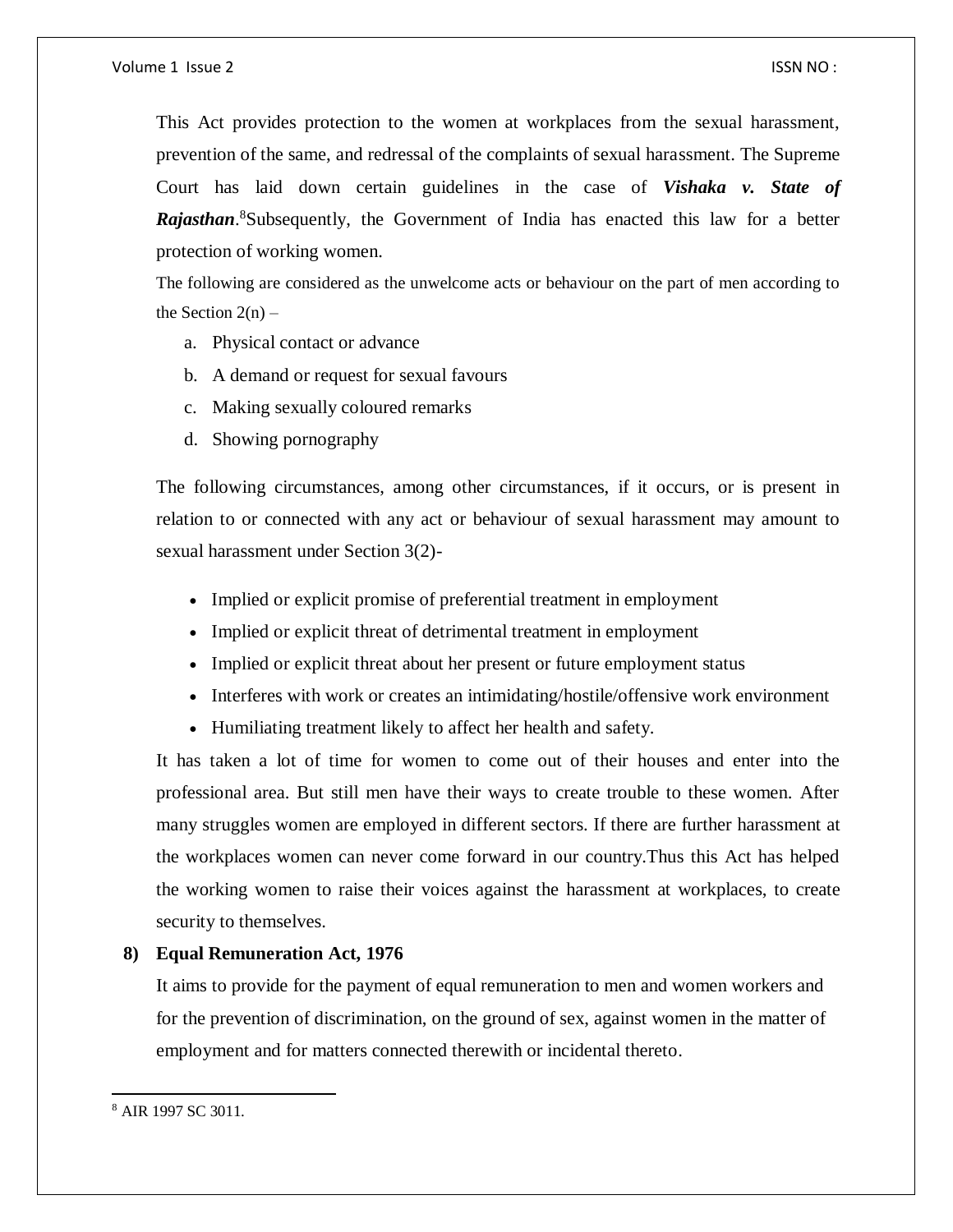In simple, under this Act, every person employed would be paid equal remuneration irrespective of their sex. This can help to reduce the gender bias arising in the workplace. It also help in elevating the status of women on par with the men. Prior to this Act, women are paid low wages than men because of the notion that women are less capable of doing work equally to men. Now there is no such type of exploitation of women and their work is paid in proper amount.

#### **9) Hindu Succession Act, 1956**

As per our old customary beliefs, women are not given any share in the property of the father. Even after marriage she has no claim in her husband's property. But according to the recent amendment made to this Act in 2005, women would have a right in the property just as the men do have.

The daughter can get an equal share in the property along with the son(s) and also, she is equally responsible for the liabilities. A wife also has equal share in the property, when there is any partition between her husband and children. Also a mother has a right for maintenance from her heirs, and a widow can get a share in the property, as her son gets.

This Act also help in eliminating the gender discrimination from the home itself. It gives women independency as many women are not allowed to go for work after their marriage. A kind of economic support is guaranteed to the women of such category.

These above mentioned Acts are the core of all the laws enacted so far which have direct impact in the society. Though there is no overnight change with these laws, but they do have some effect on the lives of the women. They have helped women to come out of their narrow sphere of life and have broadened their scope of living.

Our Constitution has also provided equality in every provision of it. But there are some provisions which clearly show some importance to the women. The following is a brief note of such provisions -

| <b>ARTICLE</b> | <b>PROVISIONS GUARANTEED</b> |
|----------------|------------------------------|
| Article 14     | Equality before law          |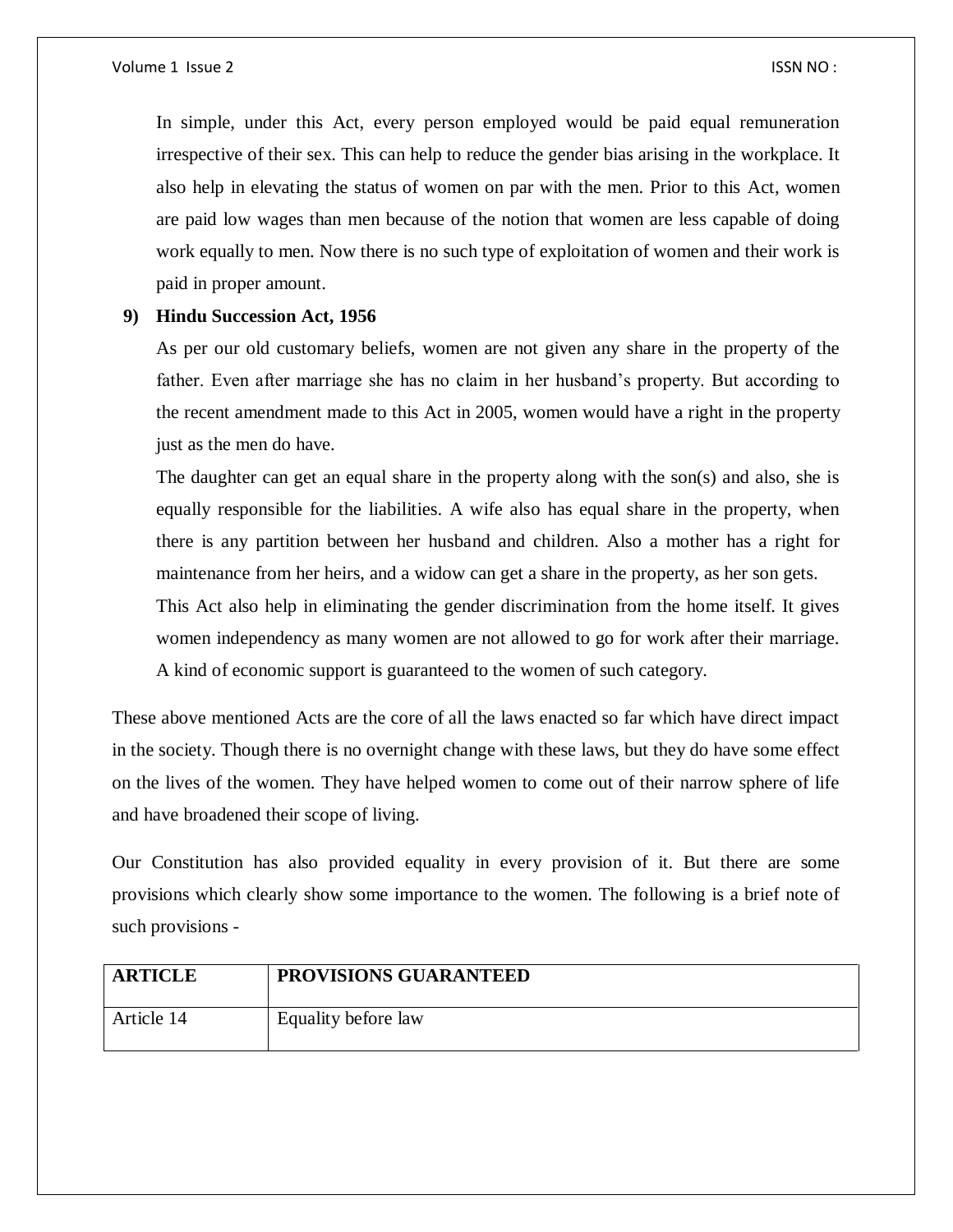| Article 15(i)   | No discrimination on grounds of religion, caste, sex, place of birth, or any |
|-----------------|------------------------------------------------------------------------------|
|                 | of them                                                                      |
| Article $15(3)$ | The State to make any special provisions in favour of women and children     |
| Article 16      | Equal opportunities to all relating to employment or appointment to any      |
|                 | office under the State                                                       |
| Article $39(a)$ | The State to direct its policy towards securing for men and women equally    |
|                 | the right to an adequate means of livelihood                                 |
|                 |                                                                              |
| Article 39(d)   | Equal pay for equal work                                                     |
| Article 39A     | Equal justice and free legal aid                                             |
| Article 42      | The State to make provision for securing just and humane conditions of       |
|                 | work and for maternity relief                                                |
| Article 51A (e) | To promote harmony and the spirit of common brotherhood amongst all the      |
|                 | people of India and to renounce practices derogatory to the dignity of       |
|                 | women                                                                        |
| Article 124 A   | One of the eminent persons for the National Judicial Appointments to be      |
|                 | nominated from the people belonging to schedule caste, schedule tribes,      |
|                 | other backward classes, minorities or women                                  |

The 73<sup>rd</sup> and 74<sup>th</sup> Constitutional amendments provide reservation of one-third of the seats to women in the local body elections. However, some of the states have moved a step forward and are providing 50% reservation in this regard.

#### **SUGGESTIONS:**

In the recent past, the four extremes of India has been under the leadership of women. The northern most state, Jammu and Kashmir have been led by Mehbuba Mufti; the southern state Tamil Nadu by Puruchi Thalaiva- Jaya Lalitha and the western state Gujarat by Anandi Ben Patil and the eastern state, West-Bengal is still led by Mamta Banerjee. It show the power of women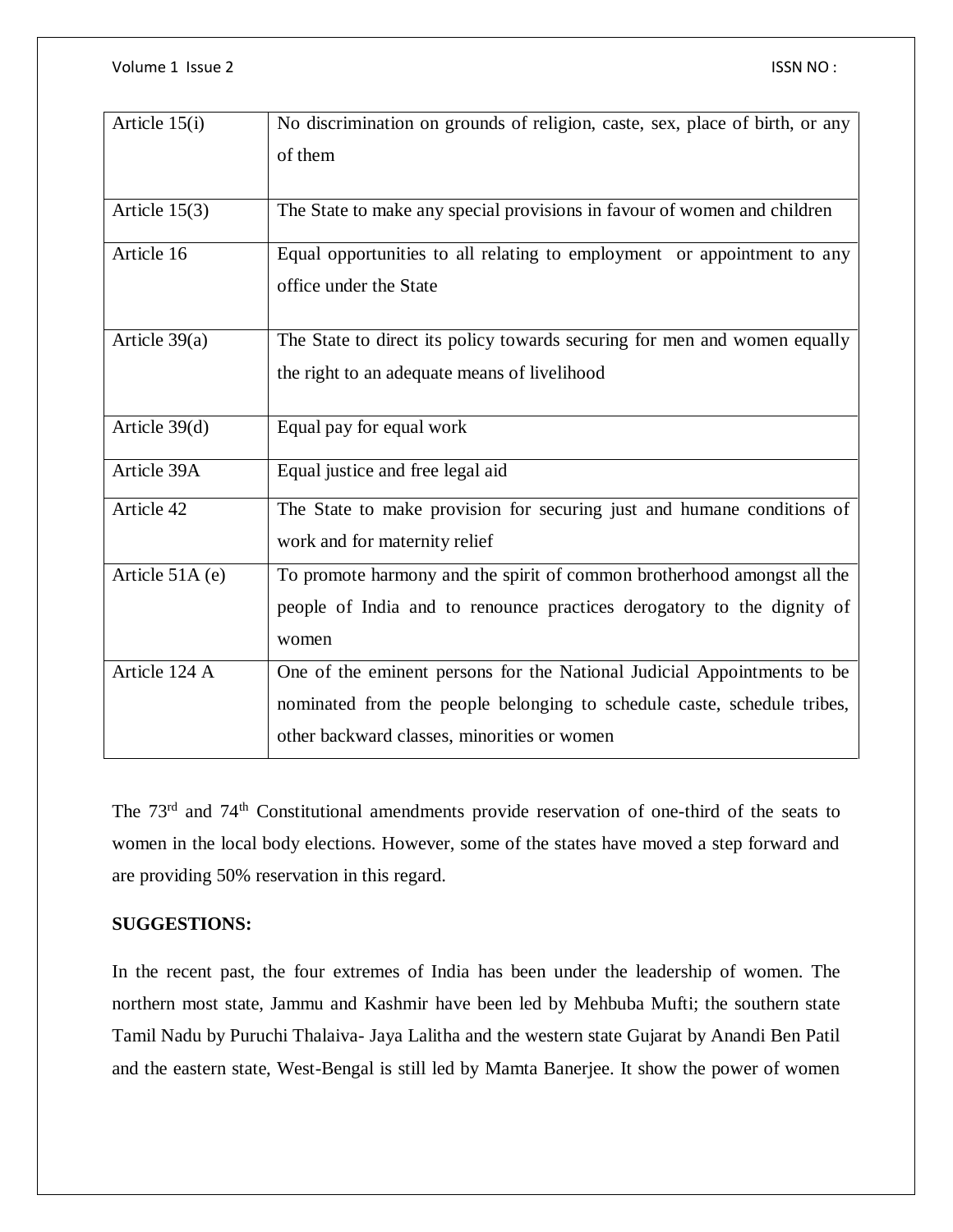that they can even lead a country with their iron fisted hands. Even today many crucial ministries are held by Women which shows their supremacy in any field.

We can say that women have inborn talents, but they are unable to exhibit them because of jeopardises in our society. All the above mentioned laws are not always helping women. Just as a day witnesses both light and dark, these laws also have flaws in them.

For example, the Immoral Traffic Prevention Act specifically focuses on the traffic relating to prostitutes. Then what about other types of trafficking that are prevalent in the country? Not all of the women are trafficked for the purpose of prostitution. Some are done for organs business, some for domestic labour purpose, etc. The law gives scope for the criminals to go for other types of trafficking.

The Dowry Prohibition Act, helps a woman to file complaint against her husband and family for the dowry harassment. The law fails to provide any type of incentive to the woman aftermath. Such woman will always be labelled by the society and she will be deprived of means of livelihood. Unless a dignity of living is provided by the law, its purpose is not served.

Medical Termination of Pregnancy Act specifies that a woman can terminate her pregnancy on some of the grounds within 20 weeks. In reality, any complications grown in the baby would be detected after 18 weeks of pregnancy. Two weeks thereafter is such a short span that a woman cannot prepare herself mentally or physically to terminate her pregnancy. In this case, this Act has no purpose of being existing.

Though the Hindu Succession Act ensures that the women have equal property rights, many women are denied such right. In most of the rural areas, people don't even know that they have such rights. So, they never claim their right for property and the parents of a woman think that their responsibility gets completed once they give dowry at the time of her marriage. When a law is enacted it is for every person residing in the country. If people are not aware of their basic rights, then why the laws should be enacted?

Apart from all these laws, Constitutional provisions etc., there is one thing which is important in any society. No laws can actually change a person's behaviour. No laws can imbibe the feeling of duties or responsibilities in a person. No law can even give protection to anyone. Laws are just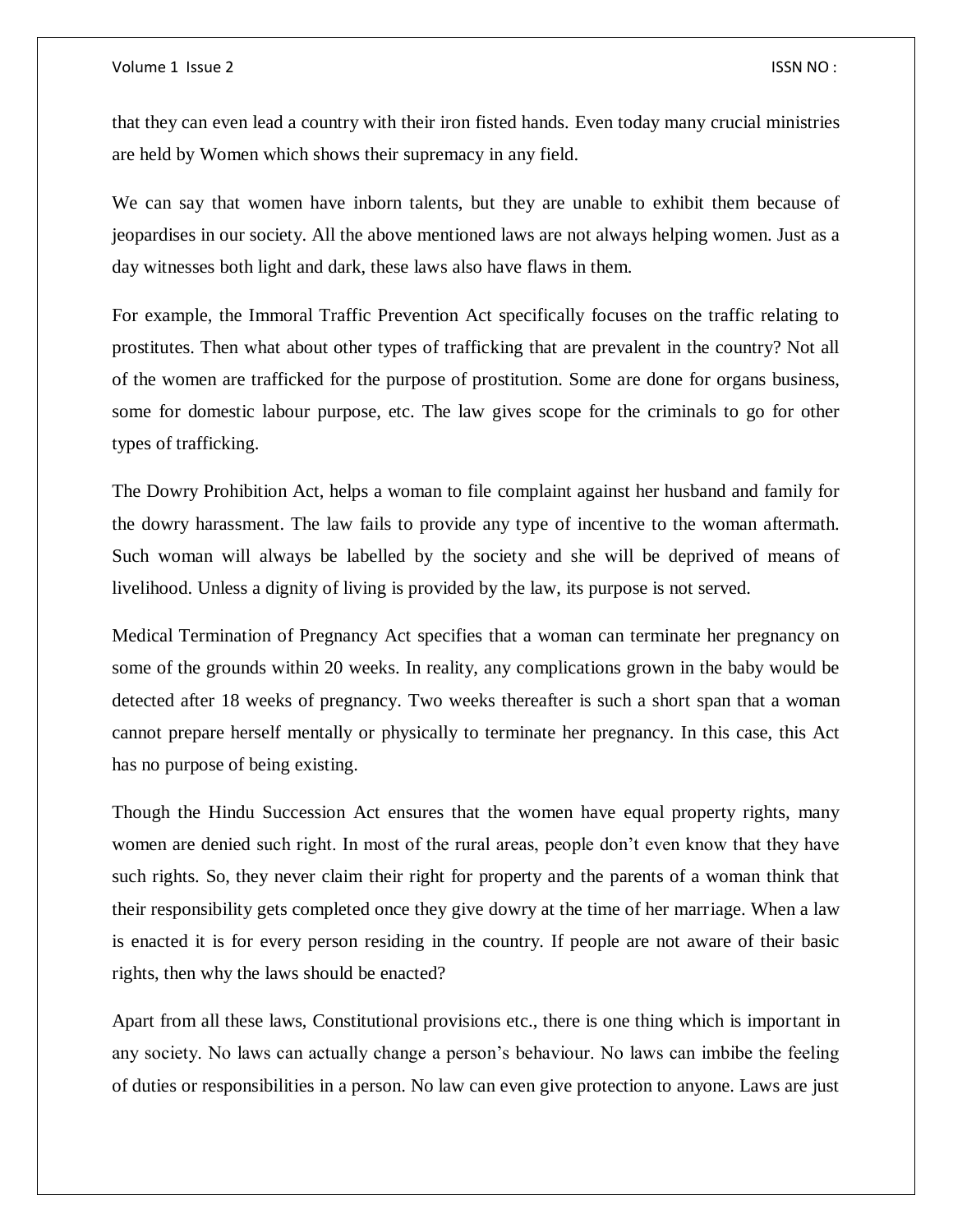writings on a piece of paper. They can't bring out the desirable changes which we all want. Though we advise people to wear helmet while driving, many just ignore it. Because everyone feels that they are doing the right thing, they drive properly, and so on.

So even if you have a law that can ever mend your way of life unless you realise the importance of it. In the above instance, if the person gets hurt because of not wearing a helmet, then s/he will definitely wear it for the next time and also s/he will advise others to do the same. So just enactment of laws does not relieve the ministers from their responsibilities. It is their duty again to let the laws reach the public. Seminars, conferences, advertisements, notifications, interaction through media etc. can help in bringing awareness of laws to the public. Only when a person knows His/Her right, s/he claims it. Similarly, when a person knows the duties imposed on him/her, s/he will fulfil them. Nothing but following one's rights and fulfilling one's responsibilities can actually help in the development of any country.

#### **CONCLUSION:**

Arundhati Battacharya, Inra Nooyi, Chanda Kochar, Kiran Mazumdar, Naina Lal Kidwai etc. are the moving examples who are actually contributing their services in the development of the country. They have acquired these positions because of various efforts. For a woman to come out of the house, support from her family is must. A family can support woman only when they believe that she is protected in the outer environment. Such belief can be built by the Government through the laws and by the officials through the proper implementation of those laws.

A change in the thinking of people is also required as no law can reach to every woman in need in a country like India with nearly 120 billion of population. Ultimately, it is we who can actually make women to be a part of the country's development. A person living in your next house can act faster than a person who is in the capital city making laws. It is correctly said by Aristotle that Man is a social animal. Unless people live hand-in-hand with good relations, the situation can't be changed. As it is said that education is the cure to all social evils and home is the first school to everyone, the proper standards of living should be taught from here to have a bright future ahead to the coming generations.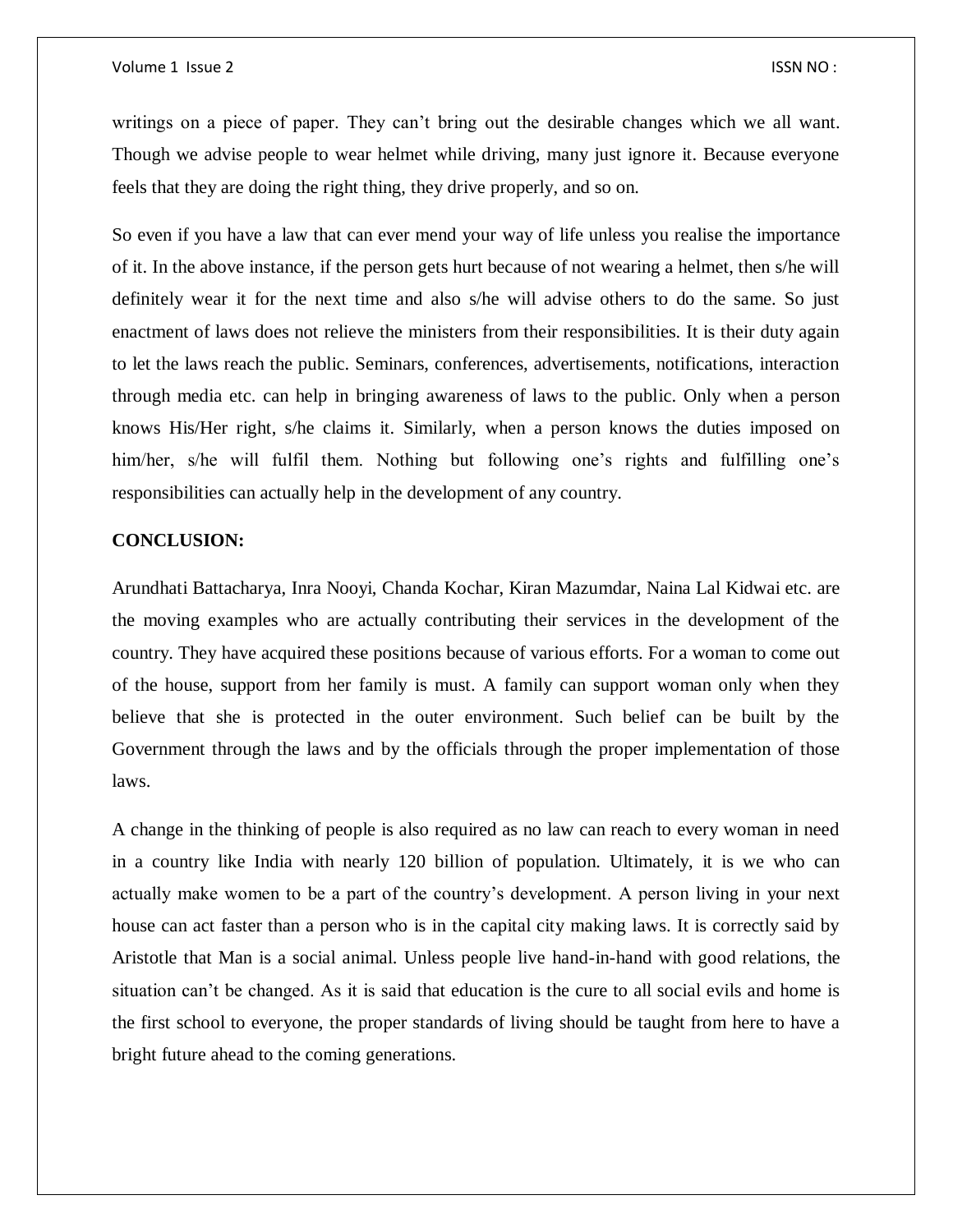#### **FURTHER REFERENCES:**

#### **BOOKS:**

1. Agosin, M., *Women, gender, and human rights: A global perspective*, (Rawat Publications 2003).

- 2. Bano A, *Indian Woman* (Kilaso Books 2003).
- 3. Barnes A, *Feminisms of Discontent - Global Contestations*(Oxford University Press2015).
- 4. Jain D, *Women, Development, andthe UN* (Orient Longman 2006).

5. Kriplani S, *Women, Conflict For Basic Rights* (PBSA Pub 2005).

6. Krook M, and Childs S, *Women, Gender, and Politics* (Oxford University Press 2010).

7. Ratanlal, R., Thakore, D. K., Manohar, V. R., Singh, A., & India. (2010). *Ratanlal & Dhirajlal'sthe Indian Penal Code (Act XLV of 1860)*. Gurgaon, Haryana: LexisNexis Butterworths Wadhwa Nagpur.

8. Seymour S, *Women, Family and Childcare in India* (Cambridge University Press 1999).

#### **WEB SOURCES:**

- 1) 'Laws Related To Women In India Legal Bites Law and Beyond' (*Legal Bites - Law and Beyond*, 2020) <https://www.legalbites.in/laws-related-to-women-in-india/> accessed 23 March 2020.
- 2) KNOWLEDGE G, Exams G, and Singh H, 'List of All Five Year Plans of India' (*Jagranjosh.com*, 2020) <https://www.jagranjosh.com/general-knowledge/list-of-all-fiveyear-plans-of-india-1468309723-1> accessed 25 March 2020.
- 3) 'Maternity Benefit (Amendment) Act, 2017 Is Effective From 1 April 2017 Employment And HR - India' (*Mondaq.com*, 2020) <http://www.mondaq.com/india/x/582670/Employee+Benefits+Compensation/Maternity+ Benefit+Amendment+Act+2017+Is+Effective+From+1+April+2017> accessed 24 March 2020.
- 4) 'CHILDLINE India Foundation:Child Protection and Rights in India, 1098 Child Support' (*Childlineindia.org.in*, 2020) <http://childlineindia.org.in/Pre-natal-Diagnostic-Techniques-Act-1994.htm> accessed 25 March 2020.